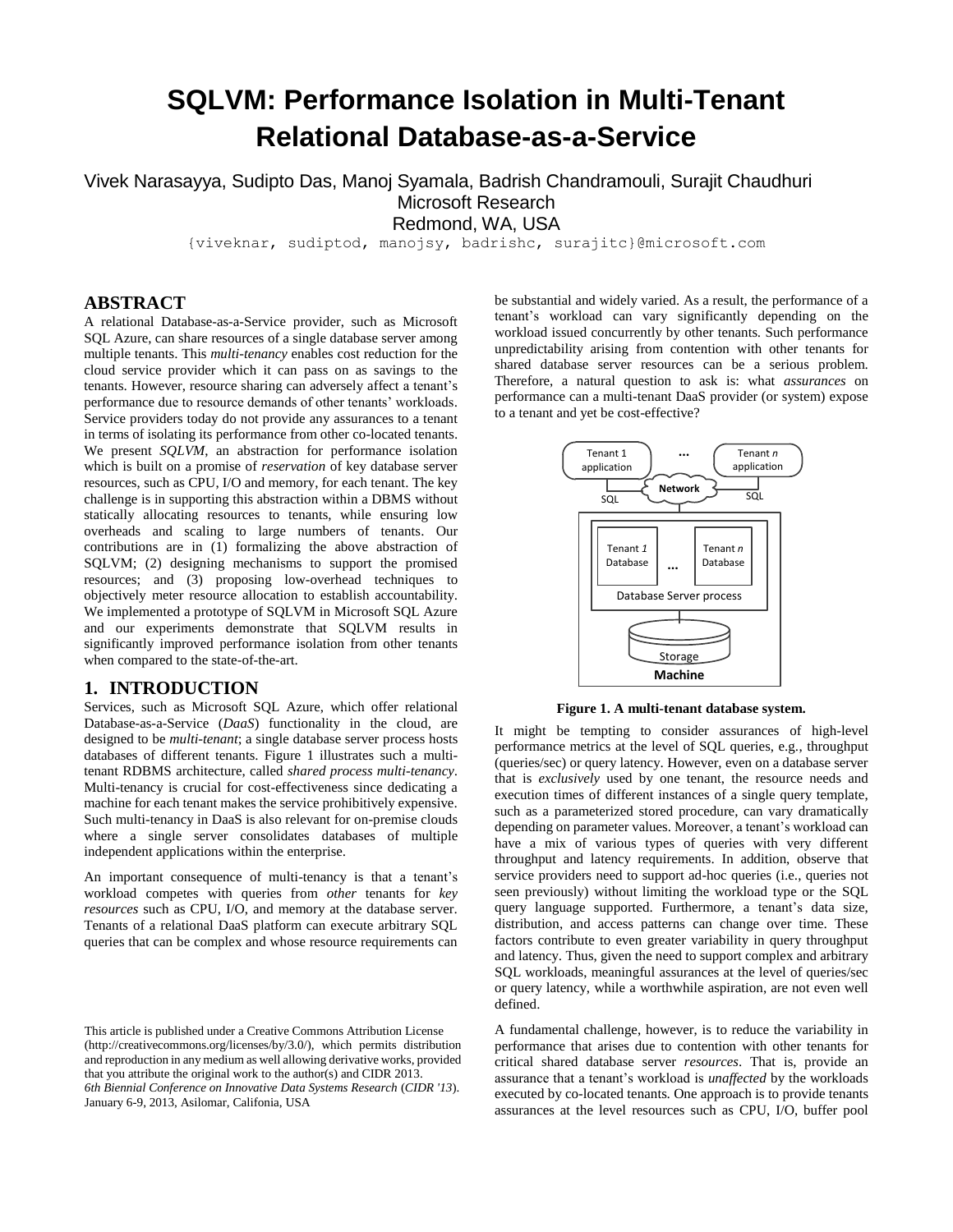memory for caching database pages, and working memory for operators such as hash and sort. At first glance, it may appear that techniques developed for resource management in traditional enterprise DBMS may be adequate for such resource-level assurances. These techniques are typically based on relative priorities, proportional sharing, or enforcing maximum limits on resource usage. However, particularly in a public cloud setting, a major drawback of relative priorities and proportional sharing is that the assurance of how much resources a tenant will receive is not absolute – it depends on which other tenants are active (and their priorities/shares). Similarly, enforcing maximum limits also suffers from this drawback when the service provider *overbooks* (i.e., promise more resources in aggregate to tenants than the available system capacity) to increase utilization and costeffectiveness [\[14\].](#page-8-0) In contrast, a promise of a *reservation* of resources is much more meaningful to a tenant of DaaS, since the assurance of how much resources the tenant will receive is absolute – i.e., not dependent on other tenants. As a concrete example, consider the I/O resource. Suppose tenant  $T_1$  is promised a reservation of 100 I/Os per second (*IOPS*). Then, the promise is that if  $T_1$ 's workload demands 100 IOPS (or more), then the system assumes responsibility for granting 100 IOPS no matter which other tenants are executing concurrently on the server.

Observe that we do not want to support such resource reservations through static resource allocation since that would drastically limit consolidation and increase the costs. It is therefore possible that a tenant may not always receive the resources it was promised (e.g., due to overbooking). Thus, *metering* the promise becomes crucial to establish accountability, i.e., the system must be auditable so that when the promise is not met, it is possible to determine if this violation occurred because the service provider allocated the resource to other tenants instead, or the tenant's workload had less demand for the resources than it reserved. Referring to the I/O example above, suppose  $T_1$ 's workload actually achieves 80 IOPS when its reservation is 100 IOPS. There are two reasons why this might happen: (a)  $T_1$ 's queries did not generate sufficient I/O requests; (b)  $T_1$  generated sufficient I/O requests, but the database system allocated IOPS to other tenants instead, thereby depriving  $T_1$  of some of the resource it was promised. Note that such metering is *independent* of the actual resource allocation mechanisms, and is essential for providing performance assurances in a multi-tenant environment.

In the *SQLVM* project at Microsoft Research, we adopt the above approach to performance isolation. *SQLVM is a reservation of a set of resources for a tenant inside the database server*. Conceptually, the tenant is exposed a familiar abstraction of a virtual machine (VM) with a specified set of resources such as CPU, I/O, and memory, but inside the database server. Internally, new promiseaware resource allocation mechanisms exercise fine-grained control to orchestrate shared resources across tenants without requiring static allocation upfront. If a tenant's resource reservation is not met, then metering logic for that resource establishes accountability. Note that the obvious alternative of actually creating VMs (one per tenant) and running an instance of the database server process within each VM is too heavyweight and fails to achieve the degree of consolidation demanded for DaaS [\[1\].](#page-7-0) In contrast, SQLVM is much more lightweight, allowing consolidation factors of hundreds of tenants. Another key advantage of SQLVM is that it applies to *any* RDBMS workload without restrictions.

There are multiple challenges in the design and implementation of the above abstraction within an RDBMS. First, since static resource

allocation is not cost-effective, *scheduling mechanisms* in the DBMS need to change with the new constraints of fine-grained resource sharing while meeting each tenant's reservation; each resource brings unique challenges. Second, the implementation of these mechanisms needs to scale to hundreds of active tenants with acceptably low overheads. Last, metering intuitively requires tracking a tenant's demand for resources at a fine granularity while keeping the bookkeeping overheads low.

We briefly touch upon various other important issues that arise when building an end-to-end multi-tenant system using this approach. First, in addition to the tenants' workloads, a database server consumes resources for *system tasks* necessary to achieve other crucial properties such as high availability (e.g., via replication to other machines), checkpointing to reduce recovery time, and backup/ restore. SQLVM also isolates a tenant's resource reservation from such system management activities. Interestingly, such system activity can also be governed via the SQLVM abstraction by logically treating the system as an "internal tenant" with certain resource requirements. Second, service providers often overbook the system to reduce costs by increasing consolidation. Thus, if at any point, the combined resource requirements of all *active* tenants exceed the available resources, the provider will be unable to meet the promises of all tenants. In such a scenario, additional *policies* within the system are necessary to determine which tenants' promises will be violated. These policies may take into account potentially conflicting considerations: fairness to tenants and the need to minimize penalties incurred when the promise is violated. Resource scheduling in the presence of such promises can be viewed as an online optimization problem. Last, while SQLVM adds value by isolating tenants contending for resources, it can also be viewed as a *building block* upon which higher-level performance assurances (e.g., at the workload level) can be designed. For example, SQLVMs of different "sizes" (e.g., *Large*, *Medium*, *Small*) can potentially be exposed, where each size corresponds to a set of reservations of individual resources. This could enable "recommender tools" to profile the tenant's workload against different sized SQLVMs and suggest one that is suitable to meet the tenant's higher-level performance goals.

The contributions of this paper can be summarized as follows:

- An abstraction for performance isolation in a multi-tenant RDBMS based on promise of reservation of resources.
- New fine-grained resource scheduling mechanisms with the goal of meeting each tenant's reservations.
- Novel metering logic to audit the promise.
- An implementation of SQLVM and the associated metering logic inside Microsoft SQL Azure. Our experiments demonstrate that tenants achieve significantly improved resource and performance isolation from other tenant workloads when using SQLVM.

#### **2. SQLVM**

SQLVM is a reservation of key resources in a database system such as CPU, I/O, and memory. Conceptually, a tenant is promised a VM with specified resources, but *within* the database server process. Unlike a traditional VM, a SQLVM is much more lightweight since its only goal is to provide resource isolation across tenants. We believe that this abstraction is well suited to a multi-tenant DaaS setting since the assurance provided to a tenant is absolute, i.e., the promise is not specified relative to other active tenants (unlike assurances based on priorities or proportional sharing based on tenant weights). In a cloud setting, a SQLVM can be mapped to a *logical server* (similar to Amazon EC2, for instance), thus making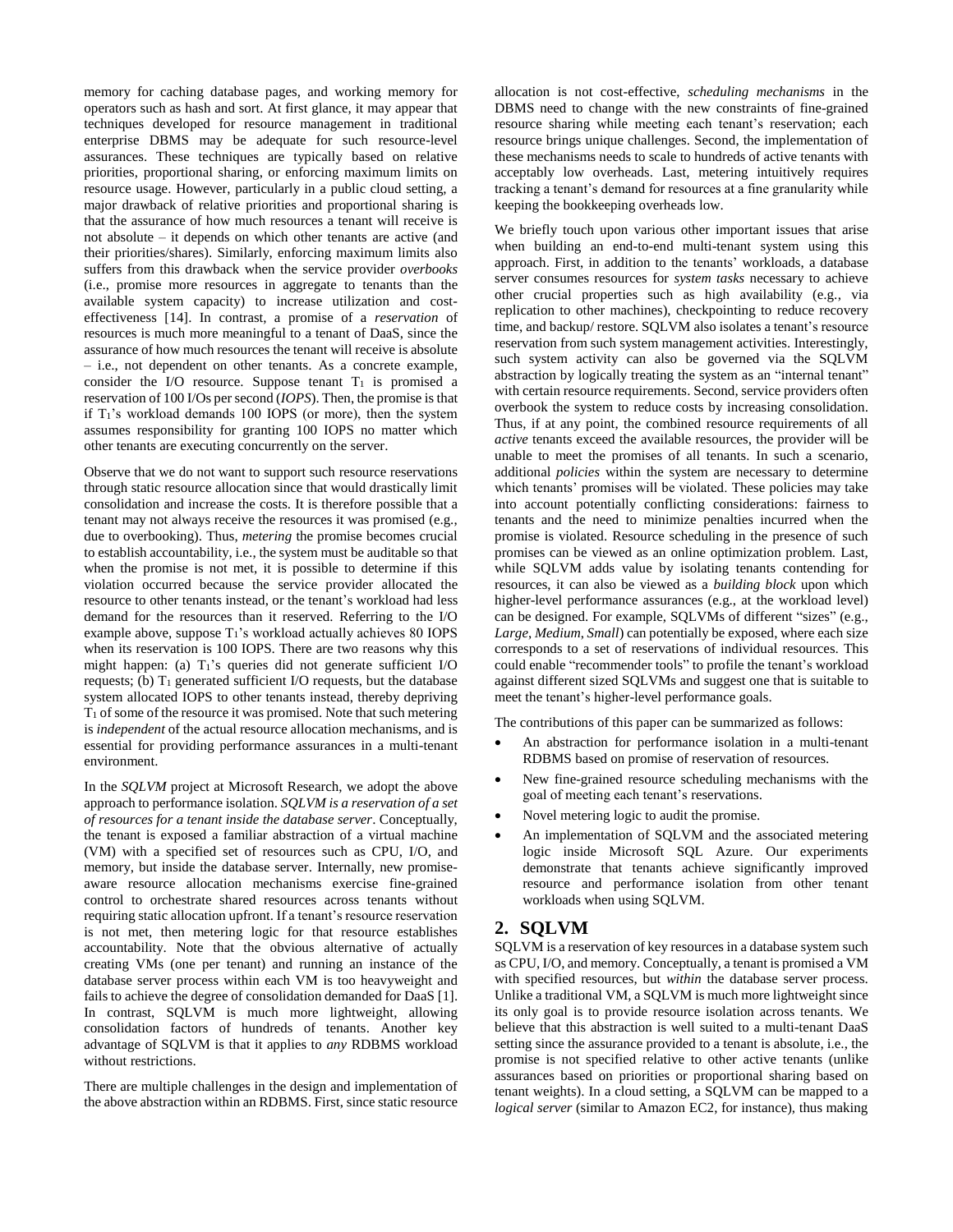the promise independent of the actual capacity of the physical server hosting the tenant.

The SQLVM abstraction is also accompanied by an independent *metering* logic that provides accountability to tenants. When a tenant is not allocated resources according to the promise, metering must decide whether the tenant's workload did not have sufficient demand to consume the resources promised or whether the service provider failed to allocate sufficient resources; this logic is unique for each resource promised. A key challenge in metering stems from the burstiness in requests—in the presence of such bursts, metering must be fair to both tenants and the provider. We assume there is a *metering interval*, i.e., a window of time over which this metering is done. For example, if the metering interval is 1 second, then the promised reservation must be met every second.

In the rest of this section, we define the notion of reservation and metering for each key DBMS resource: CPU, I/O, memory (both buffer pool and working memory). In principle, SQLVM can be extended to encompass other shared resources as well, e.g., network bandwidth. Our experiments (Section [4\)](#page-4-0) show that a SQLVM with promises for the resources discussed below already results in much improved performance isolation.

# **2.1 CPU**

Database servers today run on processors with multiple cores. For example, on a machine with two quad-core processors, the server can run up to 8 *tasks* (i.e., threads) concurrently, or more if for example there is hyper-threading. On each core, a scheduler decides which among the tasks queued on that core gets to run next. A task can be in one of the following states: *running* (currently executing on the core), *runnable* (ready to execute but is waiting for its turn), or *blocked* (waiting on some resource, e.g., a lock on a data item, and hence not ready to execute). For a tenant, and a given core, the *CPU utilization* over an interval of time is defined as the percentage of time for which a task of that tenant is running on that core. This definition extends naturally to the case of *k* cores as the total time for which tasks of that tenant run across all cores, as a percentage of  $(k \times$  time interval).

*Promise*: SOLVM promises to reserve for the tenant  $(T_i)$  a certain *CPU utilization*, denoted by  $ResCPU_i$ . This promises  $T_i$  a slice of the CPU time on available core(s) and does not require statically allocating an entire core (or multiple cores) for a tenant. This allows better consolidation since we can promise CPU utilization to many more tenants than available cores. For example, on a single core server, if  $ResCPU = 10\%$ , then in a metering interval of 1 sec, the tenant should be allocated CPU time of at least 100 msec, provided the tenant has sufficient work.

*Metering*: The key challenge in metering CPU utilization is in defining the notion of sufficient work for a tenant in terms of CPU use. We observe that if a tenant has *at least* one task that is running or is runnable, then it has work that can utilize the CPU. Thus, the metering problem can be stated as follows: of the total time during which the tenant had at least one task running or runnable, it must receive at least *ResCPU<sup>i</sup>* percentage of the CPU; the provider violated the promise otherwise. For instance, if  $T_1$  was promised  $ResCPU_{1}=10\%$  and if T<sub>1</sub> had at least one task ready to run (or running) for 500ms, the provider violates the promise only if the allocated CPU is less than 50ms, i.e., T1's effective utilization is less than 10%. This definition of metering is fair since the provider is not held accountable for the tenant being idle (i.e., no tasks ready to run), while ensuring that a provider cannot arbitrarily delay a tenant's task without violating the promise.

#### <span id="page-2-0"></span>**2.2 I/O**

Achieving adequate I/O *throughput* (IOPS) and/or I/O *bandwidth* (bytes/sec) is important for many database workloads. As in the case of CPU, statically dedicating a disk (or set of disks) per tenant to achieve acceptable I/O throughput limits the amount of consolidation. Thus, fine-grained sharing of the IOPS available from a disk is important. For simplicity in the discussion below we refer to I/O throughput, although the definitions can be extended for bandwidth as well. Note that the maximum available IOPS (or capacity) of a disk can be determined offline using standard calibration procedures.

*Promise*: SQLVM promises to reserve for the tenant a certain *IOPS,* denoted *ResIOPSi*. This promise can again be viewed as a slice of the IOPS capacity available of the underlying physical disk drives. Note that our promise makes no distinction between sequential and random I/Os. The rationale is that even though DBMSs traditionally have developed optimizations for sequential I/O, the stream of I/O requests in a server hosting independent tenant workloads may not be sequential due to the high degree of multiplexing across tenant workloads. However, for tenants whose workloads require scanning large amounts of data (e.g., decision support workloads), the promise can in principle be offered in terms of I/O bandwidth (Mbps). This paper, however, focusses on IOPS.

*Metering*: The key challenge in metering I/O throughput is in determining if the tenant had "sufficient I/O requests" to meet its reservation and whether the I/O throughput achieved is commensurate with the promise. Similar to CPU utilization, observe that if a tenant had *at least* one I/O request pending, then it had work to utilize the I/O resources. We define the *effective* I/O throughput as the IOPS achieved for the time when the tenant had at least one pending I/O request in the given metering interval. The I/O metering logic flags a violation if the effective I/O throughput is less than *ResIOPS*i. The rationale and argument for fairness is similar to that in the case of CPU: if requests arrive in bursts, the provider must issue enough I/O requests to meet the effective rate of *ResIOPSi*, thus preventing the provider from unnecessarily delaying the requests; the provider is not held accountable for periods when the tenant was idle, i.e., did not have any pending I/O requests.

# **2.3 Memory**

While there are many uses of memory in a relational DBMS, we focus here on the two major uses: buffer pool and working memory. The buffer pool is a cache of database pages that is managed using a page replacement strategy (e.g., LRU-k). If a page is not found in the buffer pool, the DBMS incurs I/O to obtain it from secondary storage. Working memory is private to a physical operator used in a query execution plan, such as Hash or Sort. If working memory is limited, the operator may need to spill its state (e.g., partitions of the hash table) to secondary storage, thus again incurring additional I/O. Therefore, promises on memory are also crucial for performance. Similar to static reservation of CPU and I/O capacity, statically allocating a tenant's memory also limits consolidation. Therefore, we seek a way to dynamically distribute memory across tenants, but provide a precise promise to tenants that exposes an illusion of statically-allocated memory.

*Promise*: To allow dynamic and fine-grained sharing of memory among tenants, our promise is that the number of I/Os incurred in the multi-tenant system is the same *as though* the system had dedicated a certain amount (say 1GB) of buffer pool memory for the tenant; a similar promise applies for working memory. For a given amount of memory *M*, we define Relative IO as follows: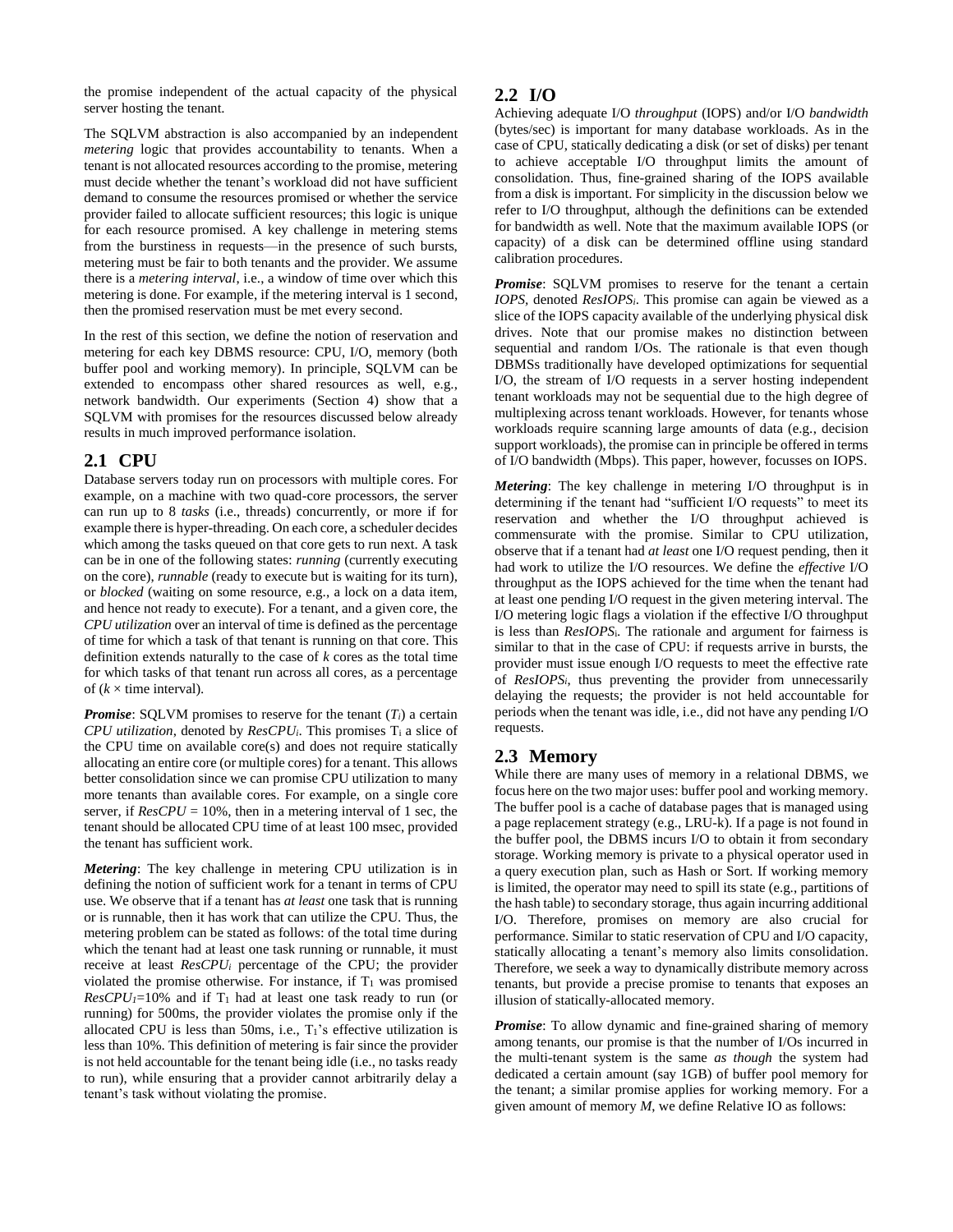$$
Relative~IO = \frac{Actual~IOS - Baseline~IOS~(M)}{Baseline~IOS~(M)}
$$

SQLVM promises a tenant Relative  $IO \leq 0$  for a given amount of memory. Similar to other resources, a tenant is promised a memory reservation (*ResMemi*). For example, suppose a tenant is promised a 1GB buffer pool memory reservation. In effect, the promise is that the tenant's workload will see the same *hit ratio* as though a 1GB buffer pool was reserved for the tenant. Similarly for working memory, a promise of 500 MB implies that there would be no more I/O to/from disk for Hash or Sort operators compared to 500 MB of working memory dedicated to that tenant.

*Metering*: Since memory is allocated dynamically and a tenant's actual memory allocation might differ from *ResMem*i, the key challenge for metering memory is to determine *Baseline IOs (M)*; *Actual IOs* can be measured directly. This requires a "what-if" analysis to simulate the I/O behavior of the workload as though the tenant had *M* units of memory dedicated to it. The challenge lies in doing this baseline simulation accurately and with low overhead. We have shown (via implementation in Microsoft SQL Azure) that the baseline simulation is feasible in practice and accurate, both for buffer pool memory and working memory. For example, for buffer pool memory, the observation is that the relative I/O is dependent on the page access order, page replacement policy and page metadata (such as dirty bit), and not the actual contents of the pages. The CPU overhead necessary to simulate this baseline buffer pool can be piggybacked on the actual buffer pool accesses and page replacement, and is almost negligible in practice. Finally, we note that if the metering logic determines  $RelativelO > 0$ , any such additional I/Os incurred for the tenant are not charged to the tenant's *ResIOPS*; these additional I/Os are charged to the system.

#### **3. IMPLEMENTATION**

We have built a prototype of SQLVM inside Microsoft SQL Azure. In particular, we added the ability to specify a SQLVM configuration for a tenant, modified the resource scheduling mechanisms to enable the server to meet reservations of a tenant for each of the key resources: CPU, buffer pool memory, working memory and I/O, and implemented metering logic for each of these resources. In this paper we only discuss the I/O scheduling mechanism and its metering logic. Scheduling mechanisms and metering logic for other resources are beyond the scope of this paper. Note that many database systems already have support for classifying incoming queries and associating them to tenants (e.g., [\[9\]\)](#page-8-1). SQLVM leverages such mechanisms to dynamically determine which tenant issued a query.

#### **3.1 I/O Scheduling**

There are three major challenges in implementing I/O scheduling in an RDBMS for meeting *ResIOPS* promised to each tenant. The first challenge is the accuracy and efficiency of the actual scheduling *mechanism*. The second challenge concerns accurately accounting all I/O requests associated with a tenant irrespective of whether an I/O request is directly issued during execution of a tenant's workload or issued by a background system activity on behalf of the tenant. The third challenge pertains to the fact that database systems often use multiple logical drives (*volumes*), e.g., one volume for storing data files and a separate volume for the log file, or data striped across multiple volumes. Therefore, the I/O scheduling mechanism must be able to handle such scenarios.

*Scheduling mechanism*: A tenant can have multiple queries concurrently executing and issuing I/O requests. These queries can run on multiple cores, and can issue I/O requests independently of other queries belonging to the same tenant. Furthermore, in a multicore processor, I/O requests of a tenant are not guaranteed to be evenly balanced across cores. Thus, the key challenge in meeting *ResIOPS* accurately across multiple cores and queries is to synchronize a tenant's I/O requests from different cores and from concurrent queries, but with minimal overhead.

Our scheduling mechanism is inspired by the I/O scheduling technique proposed by Gulati et al. [\[5\]](#page-7-1) for a hypervisor supporting multiple VMs; although there are several new challenges in adapting the technique for a DBMS. In our implementation, we maintain a queue of I/O requests per tenant on each core (as part of the scheduler's data structures). When a tenant's workload issues an I/O request, it is assigned a *deadline* – a timestamp that indicates the time at which the I/O *should be issued* in order for the tenant to meet its *ResIOPS*. Intuitively, if an IO request is issued every T ms, then it results in 1000/T IOPS. For example, if a tenant is promised 100 IOPS, then the system meets the promise by issuing one I/O of the tenant every 10 msec. Thus, deadlines for I/O requests of a particular tenant will be spaced 1/*ResIOPS sec* apart. This deadline assignment requires synchronization across cores. However, this synchronization is lightweight; it requires reading and updating a single tenant-specific counter that is implemented using an atomic operation natively supported on modern hardware architectures. Thus, this mechanism scales well in terms of number of cores and number of concurrent tenants, while providing accurate control over I/O throughput. Once an I/O request is assigned a deadline, it is queued in a pending I/O queue to be issued by the scheduler at the opportune moment.

Whenever a task yields the CPU, the scheduler periodically checks pending I/O requests whose deadline is before *now.* Referring to [Figure 2,](#page-3-0) if  $now = 110$ , then only Request Id: 1, 3 and 4 are dequeued and issued.





<span id="page-3-0"></span>Note that in our current implementation, I/O requests for a tenant are issued in the order of arrival. However, since I/O requests can potentially be reordered by the disk controller, preserving the order of I/O requests is not a strict requirement. Therefore, it is possible to reorder I/O requests of a tenant in our queues to achieve higherlevel optimizations for tenant workloads. For example, consider a tenant that has issued a short query (requiring only a few I/Os) concurrently with another long-running query (requiring a large number of I/Os) that has already queued a number of I/O requests. In this case, reordering the I/O requests issued by the queries of the tenant can significantly reduce latency of the short query while still achieving the *ResIOPS<sup>i</sup>* for the tenant. Observe also that in addition to meeting *ResIOPSi*, the above mechanism "shapes" a burst of I/O traffic of a tenant by issuing these requests spaced apart over a period of time. Since a context switch on a scheduler is quite frequent (typically several hundred times a second), fine-grained control over I/O issuance is possible.

Finally, we observe that the DBMS only has control over when a given I/O request is *issued* to the underlying storage subsystem; it does not control when the I/O request *completes*. By controlling the number of concurrent I/O requests issued to the storage subsystem, it is possible to achieve a steady and predictable I/O latency (this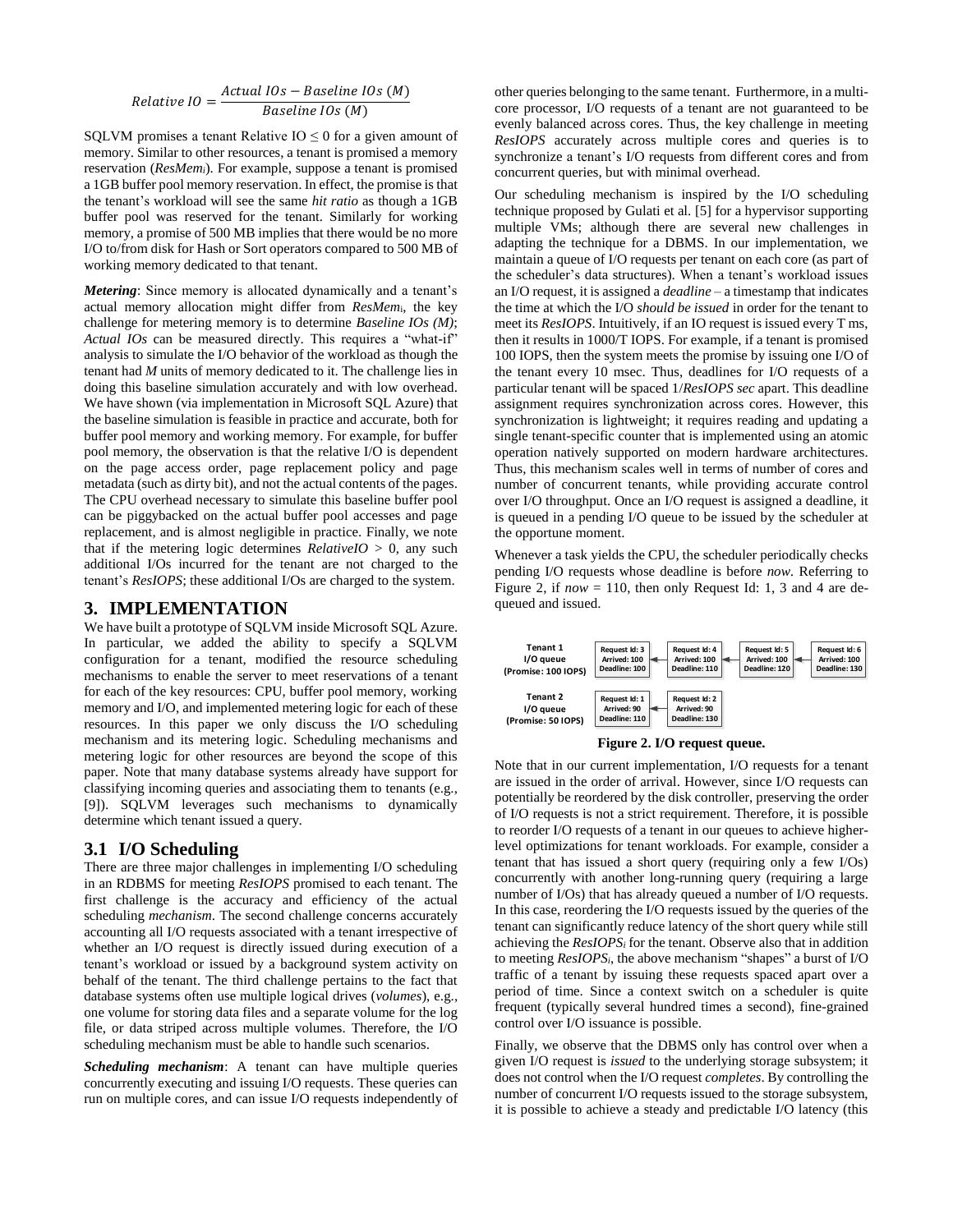concurrency degree is obtained through typical calibration techniques). In practice, we observe that in the steady state, the rate of requests issued is same as that completed. However, in the strictest sense, this algorithm only promises a reservation on I/O requests per second *issued* by the database server on behalf of the tenant.

*Accurately accounting direct and indirect I/Os*: I/Os issued by a tenant's workload can conceptually be categorized as *direct* – i.e., issued during the execution of the workload, or *indirect* – i.e., issued by a system thread on behalf of the tenant as part of a background activity. Examples of direct I/Os are reads of data pages required for query execution, log writes, and reads and writes performed during a backup or restore database operation. Examples of indirect I/Os include: flushing dirty data pages to the disk, checkpointing, and data replication for availability. Direct I/Os are readily accountable and can be directly associated with the tenant that issued the I/O. However, since indirect I/Os are issued from a system thread, additional information must be extracted from the context to identify which tenant the I/O should be accounted to. For example, for the system thread that lazily flushes dirty buffer pool pages, we look up the file being written to, and from the file identify the tenant database to whom the page belongs. Capturing all indirect I/Os requires similar modifications to multiple components within the database engine.

*Governing multiple logical drives (volumes)***:** A logical drive, or *volume*, is a collection of disk spindles (or an SSD) that is exposed to the OS as single device. A file on that drive is typically striped across all spindles of that drive. Moreover, DBMSs often use multiple volumes; a typical configuration might be to use one volume for the data file(s) of a database and one volume for the log file. In SQLVM, we govern each such volume independently. Thus, an IOPS reservation for a tenant internally maps to an IOPS reservation *per volume*. For the scheduling mechanism described above, this implies that we need to maintain one logical queue of I/O requests per tenant per volume.

#### **3.2 I/O Metering**

We describe the I/O metering logic using a running example. Consider a reservation of 100 IOPS for a tenant. This promise can have two different interpretations, and therefore two different metering schemes. The *strong* version is that as long as the tenant has at least one I/O request pending, the system will issue one I/O every 10 *msec* (i.e., 1/100 sec). Such a promise might be attractive to applications striving for low latency in addition to low variability in I/O throughput. For this interpretation, the metering logic computes the delay (*d*) between when the I/O should have been issued and when it is actually issued (see [Figure 3\)](#page-4-1). The scheduling mechanism described in Section 3.1 maintains a *deadline* for each I/O that identifies the time by when the I/O should be issued to achieve the desired *ResIOPS*. Thus, when an I/O request is actually issued, the metering logic uses the deadline to compute the delay (if any). At the end of the metering interval, a distribution of these delays is reported (e.g., maximum, average, percentiles) that quantifies the violation of the promise. Note that if delay (*d*) is 0 for every I/O request, then *ResIOPS* promise is met.



**Figure 3. I/O Metering for reserved IOPS.**

<span id="page-4-1"></span>A *weaker* version promises that the *average* I/O throughput over the meeting interval is at least 100 IOPS. This interpretation relaxes the requirement to issue one I/O every (*1*/*ResIOPS*) sec as long as the average rate for the interval meets the promised *ResIOPS*. Metering for the weaker version also leverages the *deadline*. At the end of the interval, each I/O request whose deadline lies within the interval but was *not* issued represents a violation. If there are *n* such violations in a metering interval of *t* sec, then the promise is violated by *n*/*t* IOPS. Deadline assignment inherently factors out idle time and hence this metering logic is equivalent to that described in Section [2.2.](#page-2-0)

### <span id="page-4-0"></span>**4. EXPERIMENTS**

We present an evaluation of the SQLVM prototype implemented in Microsoft SQL Azure. The goal of this evaluation is to demonstrate the following: (i) when resources are not overbooked, SQLVM is able to allocate resources as promised to a tenant, even when many other tenants with resource-intensive workloads are concurrently executing on the database server and contending for the resources; (ii) when promises on key resources are met, using SQLVM results in considerably better performance isolation (in terms of throughput and response times of the tenant's workload) compared to other alternative approaches; and (iii) when resources are overbooked and reservations cannot be met, our independent metering logic detects these violations in reservations.. Our experiments demonstrate how metering can establish auditability and accountability of the service provider to the tenant.

### **4.1 Experimental Setup**

Our evaluation uses a workload suite consisting of four different workloads that represent diversity in resource requirements: TPC-C [\[12\]](#page-8-2) and Dell DVD Store [\[4\]](#page-7-2) benchmarks are OLTP-style workloads; TPC-H [\[13\]](#page-8-3) benchmark is a DSS-style workload; and a synthetic micro-benchmark (called CPUIO) that generates queries that are CPU- and I/O-intensive.

The TPC-C benchmark consists of nine tables and five transactions that portray a wholesale supplier. The five transaction types in TPC-C represent a supplier's business needs and workloads. A typical TPC-C workloads represents a good mix of read/write transactions where more than 90% of transactions have at least one write operation (insert, update, or delete).

The Dell DVD Store benchmark represents an e-commerce workload where transactions represent typical user-interactions such as logging-in, browsing some products, adding items to an order, and purchasing the order. This benchmark generates a good mix of read and write transactions.

The TPC-H benchmark is a decision support benchmark that consists of a set of twenty two business-oriented ad-hoc queries. This workload simulates decision support systems that examine large volumes of data, execute queries with a high degree of complexity, and give answers to critical business questions.

Finally, the CPUIO benchmark comprises of a single table with a clustered index on the primary key and a non-clustered index on the secondary key. The workload consists of three query types: (i) a CPU-intensive computation; (ii) a query involving a sequential scan with a range predicate on the primary key of the table; and (iii) a query with a predicate on the non-clustered index which performs random accesses to the database pages.

Each tenant connects to a separate database and executes an instance of one of these workloads. The tenants are hosted within a single instance of the database server with a 12-core processor (24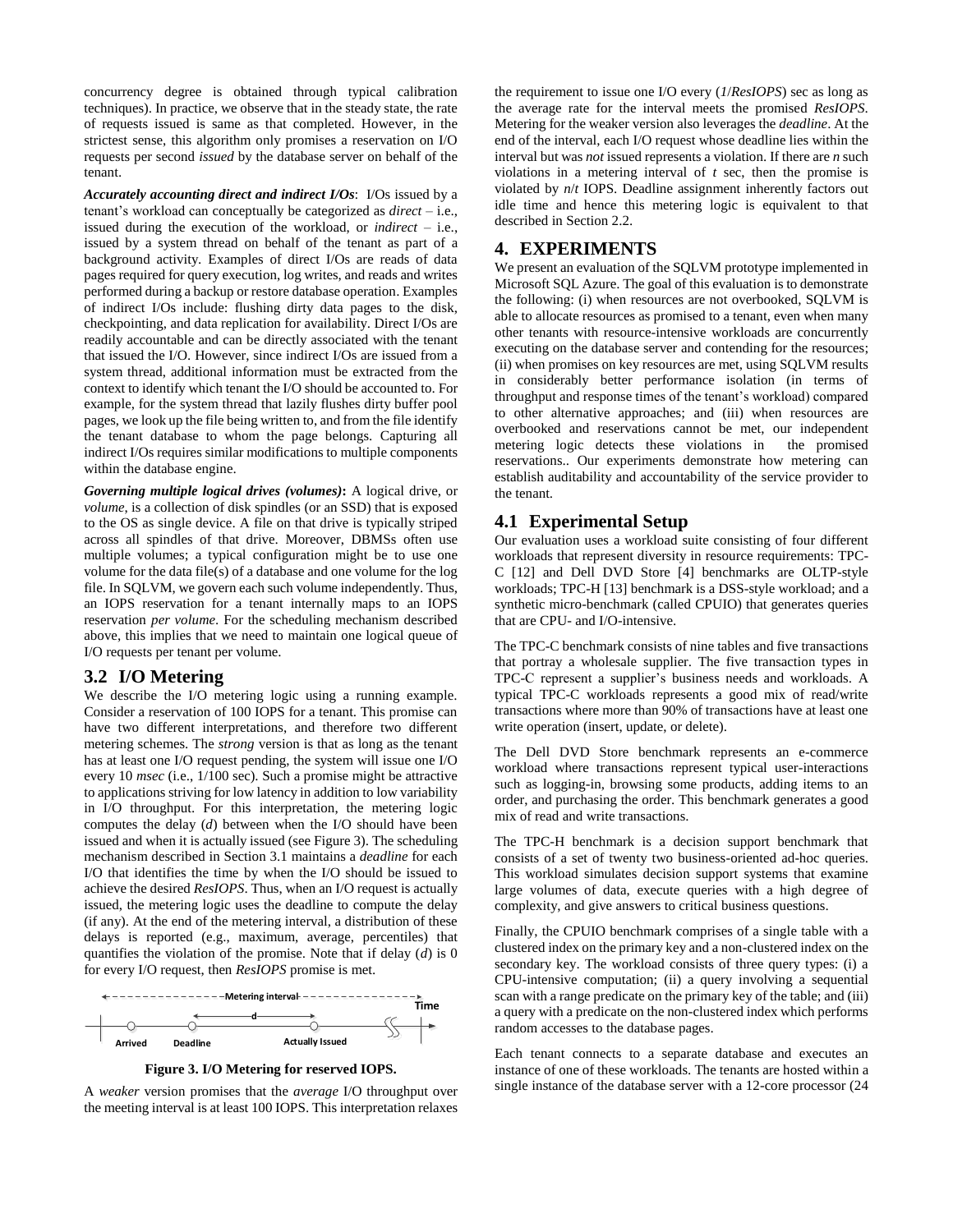logical cores with hyper-threading), data files striped across three HDDs, the transaction log stored in an SSD, and 72 GB memory.

#### **4.2 Meeting Reservations**

In this controlled experiment, we use a micro-benchmark to evaluate SQLVM's ability to meet the resource reservations when enough resources are available at the database server, i.e., the resources are not overbooked. We focus on the I/O throughput and CPU utilization. We focus on one resource-at-a-time to rule out any interactions between resources. We co-locate two tenants executing *identical* workloads but with different resource reservations set to their corresponding SQLVMs. We use the CPUIO workload to generate CPU- and I/O-intensive workloads. This experiment also demonstrates SQLVM's ability to dynamically adjust the resource reservations of a tenant.

In the first part of the experiment, we focus on the I/O throughput. The CPUIO benchmark only issues the I/O-intensive queries with minimal CPU requirements. Tenant  $T_1$ 's SQLVM is configured with  $ResIOPS<sub>1</sub> = 60$  and  $T<sub>2</sub>$ 's configuration is  $ResIOPS<sub>2</sub> = 20$ . [Figure 4](#page-5-0) plots the actual I/O throughput achieved by each tenant. The figure shows that both tenants were allocated their promised I/O throughput. For instance, in the first 300 seconds of the experiment,  $T_1$  received 63 IOPS on average with a standard deviation of 6.9, and T<sup>2</sup> received 20 IOPS on average with a standard deviation of 3.8. After 300 seconds into the experiment, we switch the IOPS reservation for the tenants, i.e., *ResIOPS<sup>1</sup>* = 20, *ResIOPS2*=60). [Figure 4](#page-5-0) shows that the IOPS achieved also switches almost instantaneously.



**Figure 4. Tenants' I/O throughput.**

<span id="page-5-0"></span>Although this experiment focused on two tenants, our evaluation has shown that SQLVM continues to meet the promises even as more tenants are added and the system has enough resources to meet the promises. In an experiment with 25 tenants executing CPU-bound workloads, where *ResCPU*<sup>1</sup> = 50%, T1's actual average CPU utilization was  $49.5\%$ . Tenants other than  $T_1$  did not have any CPU reservations.

#### **4.3 Performance Isolation**

In this experiment, four tenants concurrently execute one instance of each workload in our suite of benchmarks. We ran different workload combinations; for brevity, this experiment only reports experiments with  $T_1$  executing the TPC-C workload and other tenants are executing the remaining three workloads. We compare three different configurations for the tenant  $(T_1)$  of our interest: (i)  $T_1$  is promised a resource reservation, i.e., executing within a SQLVM; (ii)  $T_1$  is promised only a maximum limit on resources

with no reservations (represented as *Max-only*); and (iii) no promises on resources, i.e., a "best-effort" *Baseline* server.

In the SQLVM configuration,  $T_1$  is promised  $ResCPU_1 = 50\%$ ,  $ResIOPS<sub>1</sub> = 200$ , and  $ResMem<sub>1</sub> = 2GB$ . The remaining tenants do not have any reservations; however, they have a maximum limit of 50% CPU utilization, 250 IOPS, and 2GB memory. In the Maxonly configuration, all tenants have a maximum limit of 50% CPU utilization, 250 IOPS, and 2GB memory. The Baseline has no reservations or maximum limits. The experiment starts with  $T_1$  as the only active tenant; a new tenant workload is added every five minutes. When all four tenants are active, the system is overbooked with respect to maximums but had enough resources to meet the promised reservations.

Tenant  $T_1$ 's workload is CPU-bound;  $T_1$  is executing the TPC-C workload where the database (10 warehouses, about 1GB) fits into the buffer pool allocated. Therefore, the end-to-end performance, in terms of throughput and query response times, depends on the CPU allocated to each tenant. SQLVM allocated 49% CPU to T<sup>1</sup> on average, while the average CPU allocation for Max-only and Baseline are 23% and 27% respectively. Since the system was overbooked based on the max, the Max-only promise results in lower actual utilization. Moreover, Baseline results in higher utilization since  $T_1$  can potentially use more than 50% CPU at certain time instances while Max-only always limits utilization to 50%; however, the actual utilization achieved in the two latter combinations depends on the other tenants' workloads.



<span id="page-5-1"></span>**Figure 5. T1's throughput as three other tenants are added.**

Resource isolation in SQLVM in turn results in significantly better performance isolation compared to the alternative configurations. [Figure 5](#page-5-1) plots the throughput of tenant  $T_1$  (aggregated over a 30 second period) during the experiment; time since the start of the experiment is plotted on the *x*-axis. The three vertical lines denote the time when other tenants start executing their workloads.  $T_1$ , executing within a SQLVM, observed minimal impact on throughput as other tenants are added;  $SQLVM$  ensures that  $T_1$ continues to receive the resources promised. Max-only and Baseline, on the other hand, result is a significant impact on throughput (about 40% lower compared to SQLVM) since the actual resources allocated to  $T_1$  differ depending on the resource demands of the other tenants. Further, in an experiment where 24 other tenants were added (one every minute) to the system,  $T_1$ 's throughput was *6X* higher when executing within a SQLVM than compared to the Max-only or Baseline configurations. In general, by adding more tenants, it is possible to make the performance degradation in Max-only and Baseline arbitrarily bad.

[Table 1](#page-6-0) reports the 99th percentile response times and its standard deviation for  $T_1$  for the experiment with 24 other tenants. This further demonstrates SOLVM's superior isolation of  $T_1$  from the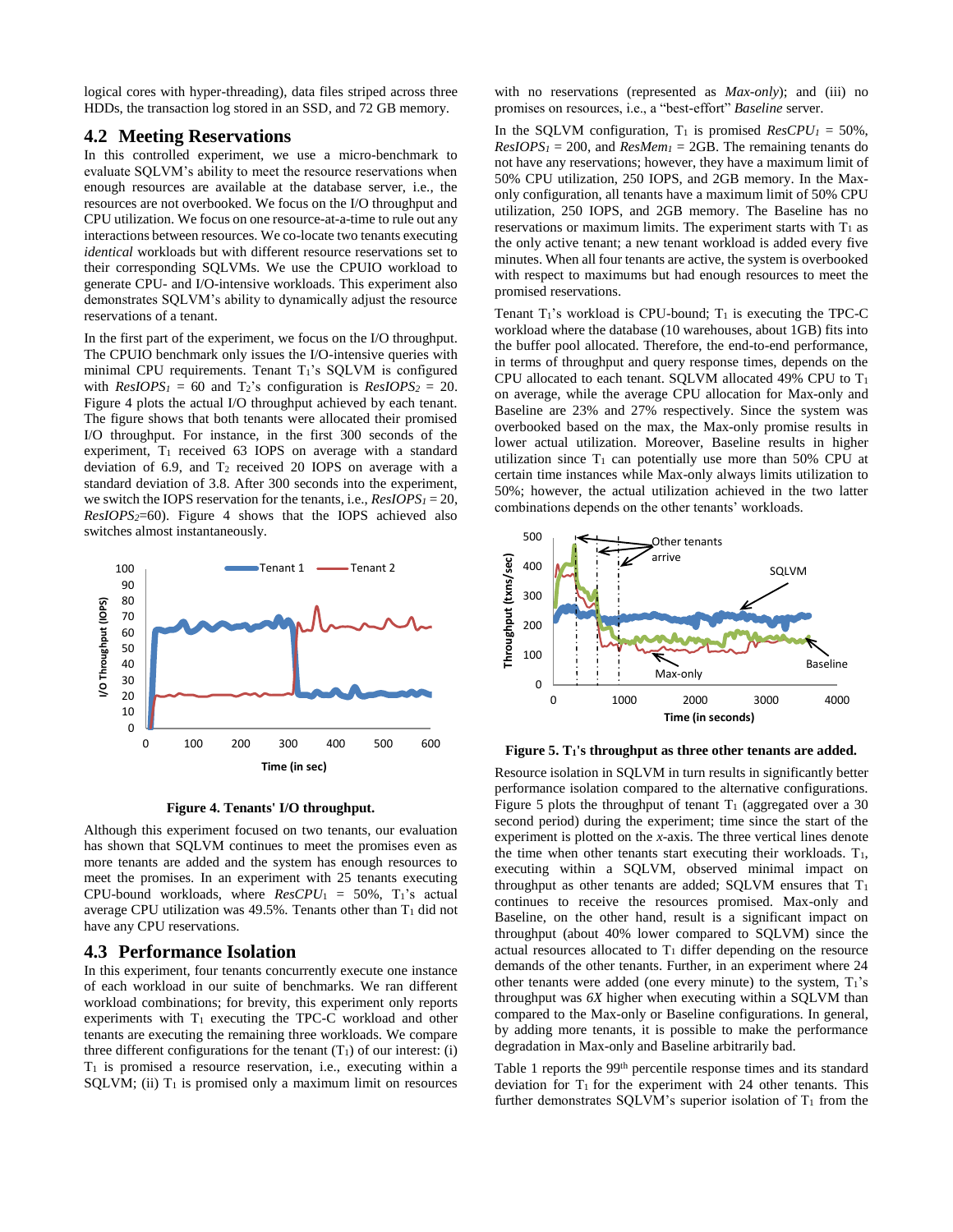other tenants' workload. Specifically, for all TPC-C transaction types,  $T_1$ 's 99<sup>th</sup> percentile response time is about  $4X$  lower than that of the alternatives, while also having a lower standard deviation in response times. Such low variance in response times is remarkable considering that the server's overall average CPU utilization was more than 95% throughout the experiment.

<span id="page-6-0"></span>**Table 1. The 99th percentile and standard deviation of T1's endto-end response time (in ms) with 24 other active tenants.**

| <i><b>Operation</b></i> | <b>SOLVM</b> |           | <b>Max-Only</b> |           | <b>Baseline</b> |           |
|-------------------------|--------------|-----------|-----------------|-----------|-----------------|-----------|
|                         | $99^{th}$ %  | Std. Dev. | $99^{th}$ %     | Std. Dev. | $99th$ %        | Std. Dev. |
| <b>Delivery</b>         | 935          | 181       | 4416            | 953       | 4056            | 1532      |
| <b>NewOrder</b>         | 619          | 202       | 2762            | 672       | 2589            | 761       |
| <b>OrderStatus</b>      | 113          | 3327      | 421             | 6392      | 390             | 4989      |
| Payment                 | 327          | 246       | 1042            | 358       | 1170            | 235       |
| <b>StockLevel</b>       | 2437         | 2812      | 22580           | 5675      | 5897            | 2056      |

#### **4.4 Validating Metering**

Experiments reported in the earlier sections focused on scenarios where the server had sufficient resources to meet the promised reservations. That is, the sum of all the reservations did not exceed the available resources at the server. However, cloud infrastructures often overbook resources to minimize their operating costs. A unique aspect of SQLVM is the independent metering mechanisms to establish accountability in such situations. Metering provides the ability to detect any violations in a tenant's promise. In this experiment, multiple tenants are promised reservations such that the server is overbooked. The goal is to observe whether metering accurately determines violations.

In this experiment, eight tenants are co-located at the same SQL Server instance. Each tenant is promised *ResIOPS<sup>i</sup>* = 80. Therefore, the aggregate of all I/O reservations is 640 IOPS which is more than double of the approximately 300 IOPS capacity of the underlying disk sub-system. That is, this server is overbooked on I/O throughput. Each tenant is an instance of one of the four workloads in our benchmark suite; each workload is executed by exactly two tenants. The tenant workloads are configured to be I/O-intensive; the server has enough CPU to process the queries in the workloads and generate the I/O requests.

[Figure 6](#page-6-1) plots the number of read I/O requests for two of the eight tenants:  $T_1$  is executing the TPC-C workload and  $T_2$  is executing the Dell DVD store workload (DS2). As is evident from the figure, after about 300 seconds into the experiment, when the fourth tenant starts executing its workload, the read I/O throughput achieved by both tenants is lower than their respective reservations, which is 80 IOPS. Therefore, the tenants' promises might potentially be violated, provided the tenants had sufficient pending I/O requests to meet the reservation[. Figure 7](#page-6-2) plots the I/O violations for the two tenants reported by the I/O metering logic. The *y*-axis of [Figure 7](#page-6-2) plots the number of I/O operations that were tagged to be issued in a given metering interval but were not issued due to insufficient capacity of the disk sub-system. As is evident from the figure, I/O violations are reported for both tenants.

The metering logic's ability to differentiate between a violation and insufficient requests by the tenants' workload is also evident from [Figure 7.](#page-6-2) Even though both tenants were promised 80 IOPS and T<sup>2</sup> achieved a lower read I/O throughput compared to  $T_1$ , the IOPS violated for  $T_1$  is typically higher than that of  $T_2$ . This implies that  $T_1$  is more I/O-intensive that  $T_2$  and  $T_1$ 's workload generated a higher demand for I/O. That is, one of the contributing factors for T2's lower I/O throughput is the insufficient number of I/O

requests. If we just considered the IOPS achieved, as shown in [Figure 6,](#page-6-1) one may incorrectly conclude  $T_2$ 's promised reservation was violated to a greater extent. This ability to differentiate these two scenarios is critical for a relational DaaS provider that serves a variety of workloads and does not control which queries the tenants will execute. Therefore, metering provides a mechanism to audit the scheduling algorithms, if needed, and establish accountability.



<span id="page-6-1"></span>

<span id="page-6-2"></span>**Figure 7. IOPS violated due to overbooking of the I/O capacity.**

Note that in this experiment, we considerably overbooked the server to magnify the effect of overbooking and validate the metering logic. In practice, a service provider can be intelligent in determining which tenants to co-locate such that even when a server is overbooked, the chances of a violation is low. A provider can leverage the fact that many tenants often do not have enough work to utilize all resources reserved. Such techniques are orthogonal to SQLVM mechanisms and are interesting directions of future work.

#### **5. RELATED WORK**

From a tenants' perspective, performance isolation in the form of workload-level service-level agreements (*SLAs*), such as queries per second or end-to-end query latency, would be ideal. For instance, Chi et al. [\[2\]](#page-7-3) proposed using piecewise-linear latency SLAs for differentiated service and scheduling of queries in a batch-oriented system. However, as pointed out earlier in this paper, a relational DaaS platform such as Microsoft SQL Azure, must support flexible, parameterized, and often *ad-hoc* SQL queries. In such a setting, *robust* estimation of the expected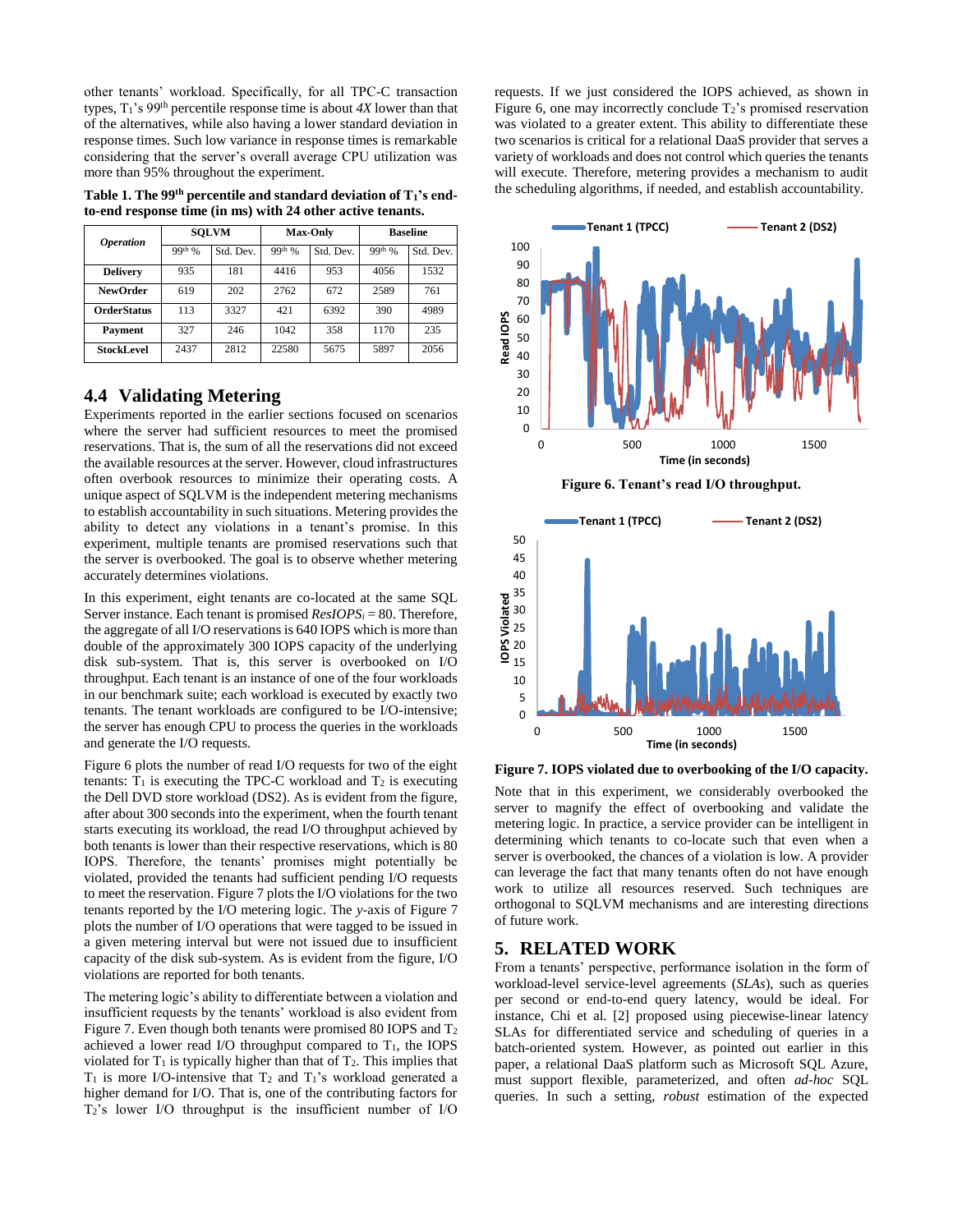response time, resource requirements, and progress of an arbitrary SQL query remains an open and challenging problem. Therefore, it is extremely hard for a provider to guarantee a latency (or throughput) SLA with a high confidence. Moreover, tenants' workload, data access distributions, and query mixes may change over time. As a result, supporting latency SLAs even for parameterized SQL queries is also challenging. Finally, even when a high-level SLA is exposed, tenants will eventually share resources at a server. Therefore, a fine-grained resource sharing abstraction, such as SQLVM, is important to allocate appropriate resources to a tenant's workload in the presence of other contending workloads.

Curino et al. [\[3\]](#page-7-4) and Lang et al. [\[7\]](#page-8-4) approach consolidation of multiple databases in a single server by analyzing the workloads, identifying how these workloads interact with one another, and recommending which databases should be co-located in order to meet performance goals (or SLO – Service-Level-Objectives). Xiong et al. [\[15\]](#page-8-5) constructs machine learning models to predict query performance as a function of resources allocated to it, and then use such models to allocate resources so that query latency SLO can be met. SOLVM is complementary to these approaches since it provides resource-level isolation from other tenants, and makes no assumptions about the specific workloads of tenants. SQLVM can potentially be used as a building block to build such recommenders, since SQLVM can ensure that the tenants are actually allocated the resources that the models assume.

Armbrust et al[. \[1\]](#page-7-0) propose a SQL-style data independence layer on top of a key-value store for achieving the SLO of predictable response times for queries. Their model limits the kinds of queries that users can pose, which in turn enables bounding the work done per query. In contrast, SQLVM provides assurances at the level of resources, but does not impose any restrictions on the queries that tenants can execute.

Resource management has been supported in many commercial relational DBMSs for a while. However, such support has been limited to providing a maximum limit on resource utilization, assigning affinities between resources and tenants (such as affinitizing one or more cores to tenants), or throttling runaway queries. As shown in our experiments, such Max-only approaches are not enough for providing performance isolation while supporting high consolidation factors. Reserving resources with a minimum promise for a tenant and then metering the promise to establish accountability are SQLVM's novel contributions.

The resource reservation abstraction has also been proposed in the context of operating systems and shared computational grids. For instance, Mercer et al. [\[8\]](#page-8-6) proposed supporting processor capacity reserves in operating systems for real-time multimedia applications. Similarly, Smith et al. [\[10\]](#page-8-7) proposed the concept of reservations in shared grid computing systems. SQLVM differs from these approaches by presenting an abstraction for resource reservations at a fine granularity within a DBMS (unlike coarsegrained reservations in large shared grids used predominantly for batch-oriented jobs) and without requiring any advance knowledge about the workload or requiring workloads to have certain behavior (unlike real-time multimedia systems).

Note that for a variety of reasons (e.g., see [\[11\]\)](#page-8-8), DBMSs typically need to assume control of most resources, and therefore cannot benefit from such OS- or hypervisor-level mechanisms. Furthermore, database workloads and the DaaS context bring unique challenges that require us to rethink the assurances and the mechanisms necessary to support them within the DBMS.

Therefore, it is critical to provide an abstraction for fine-grained resource sharing and isolation such as SQLVM.

Finally, there has been extensive work in area of *workload management*, particularly in a traditional data warehouse setting where queries can be resource intensive [\(Krompass](http://www.informatik.uni-trier.de/~ley/db/indices/a-tree/k/Krompass:Stefan.html) et al[. \[6\]](#page-7-5) present an overview). We believe that SQLVM can be valuable even in such traditional enterprise scenarios since it can be used to more tightly control resource allocation to different classes of queries.

### **6. CONCLUDING REMARKS**

We presented SQLVM, a lightweight abstraction of a VM running within a database server that provides resource reservations. Implementing this abstraction requires new fine-grained resource allocation mechanisms aware of reservations, in conjunction with metering logic that audits whether or not the promise is met. Our implementation in Microsoft SQL Azure demonstrates the value that SQLVM provides in resource and performance isolation.

One important area of future work in SQLVM arises for the case of overbooking, where the mechanisms and policies used by the system need to be able to trade-off between multiple criteria such as reducing penalties due to violations of the promise, and fairness to tenants. Finally, while SQLVM already manages several key DBMS resources, there is an opportunity for even greater performance isolation by extending SQLVM to other resources such as network bandwidth and data/instruction cache. The feasibility of such extensions requires further investigation.

# **7. ACKNOWLEDGMENTS**

Feng Li, Hyunjung Park, Vamsidhar Thummula, Willis Lang, and Hamid Mousavi have contributed significantly to the SQLVM project when they visited Microsoft Research. Several members of the Microsoft SQL Azure product group, including Peter Carlin, George Reynya, and Morgan Oslake, have provided valuable feedback that has influenced our work. The authors would also like to thank Christian Konig, Ishai Menache, Mohit Singh, Johannes Gehrke, and the anonymous reviewers for their insightful comments on earlier drafts of this paper.

#### **8. REFERENCES**

- <span id="page-7-0"></span>[1] Armbrust, M., Curtis, K., Kraska, T., Fox, A., Franklin, M. J., and Patterson, D.: A. PIQL: Success-Tolerant Query Processing in the Cloud. In *Proc. of the VLDB Endowment, 5(3), pp. 181-192,* 2011.
- <span id="page-7-3"></span>[2] Chi, Y., Moon, H. J., and Hacigumus, H.: iCBS: Incremental Cost-based Scheduling under Piecewise Linear SLAs. In *Proc. of the VLDB Endowment, 4(9), pp. 563-574,* 2011
- <span id="page-7-4"></span>[3] Curino, C., Jones, E. P. C., Madden, S., and Balakrishnan, H.: Workload-aware database monitoring and consolidation. In Proc. of the ACM SIGMOD Int. Conf. on Management of Data, pp. 313-324, 2011.
- <span id="page-7-2"></span>[4] Dell DVD Store Database Test Suite: The DVD store version 2 (DS2), v2.1[, http://linux.dell.com/dvdstore,](http://linux.dell.com/dvdstore) Retrieved: Nov 20th, 2012.
- <span id="page-7-1"></span>[5] Gulati, A., Merchant, A., and Varman, P. J.: mClock: Handling Throughput Variability for Hypervisor IO Scheduling. In Proc. of the 9<sup>th</sup> USENIX Symp. on Operating Systems Design and Implementation (OSDI), pp. 437-450, 2010.
- <span id="page-7-5"></span>[6] [Krompass,](http://www.informatik.uni-trier.de/~ley/db/indices/a-tree/k/Krompass:Stefan.html) S., Scholz, A., Albutiu, M, Kuno, H. A., Wiener, J. L., Dayal, U., and Kemper, A.: Quality of Service-enabled